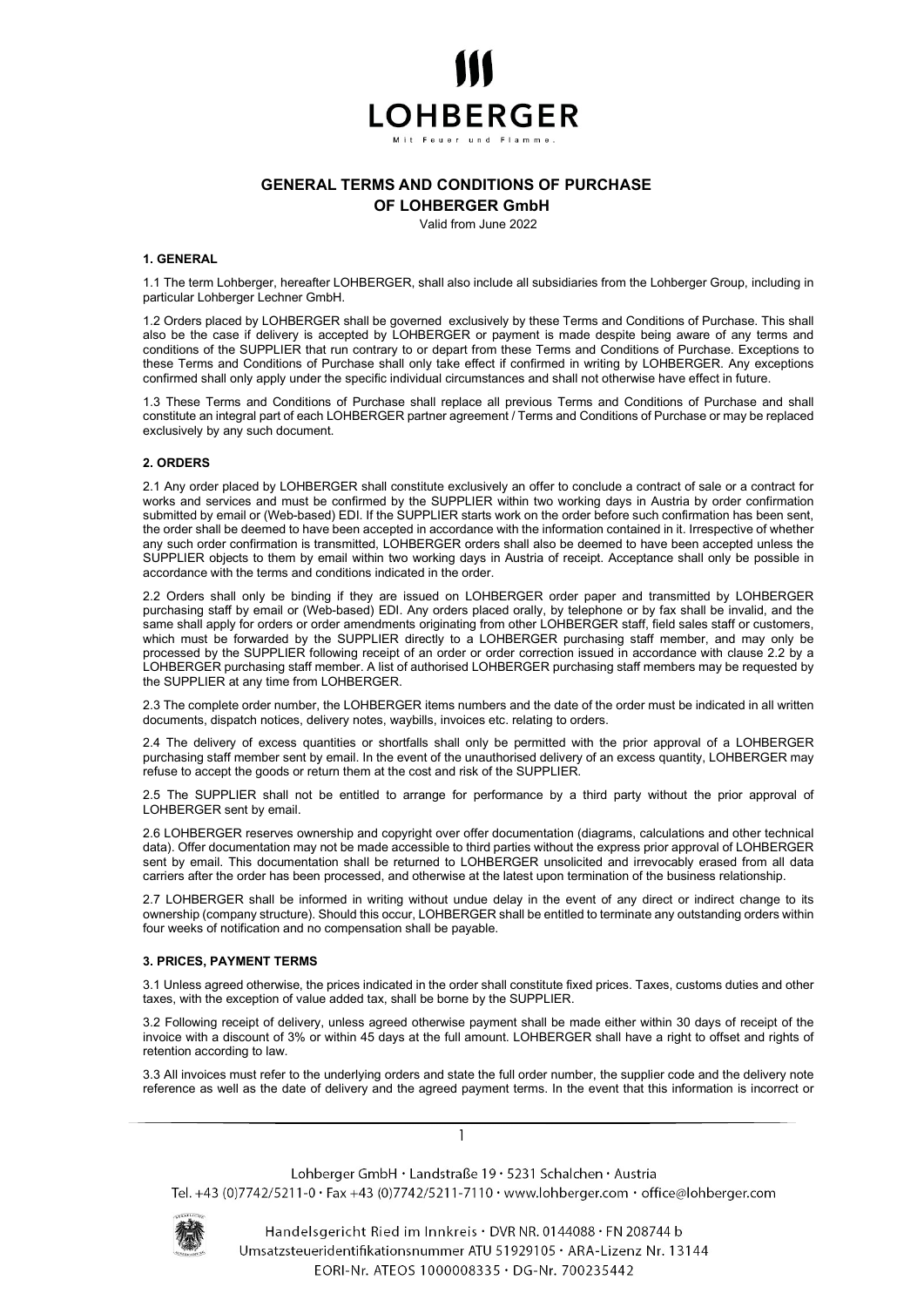

missing, the invoice shall be returned to the SUPPLIER and shall only be deemed to have been received following the submission of a new invoice containing the data required.

3.6 Default interest shall only be payable with our express written approval, and its amount shall be capped at the level of statutory default interest.

# 4. DELIVERY DEADLINES

4.1 The relevant delivery location and the relevant delivery deadline shall be as stated in the LOHBERGER order. The delivery deadlines indicated shall refer exclusively to the time of arrival of the order at the delivery location.

4.2 The SUPPLIER is obliged to comply with the delivery deadlines indicated and to inform the relevant LOHBERGER purchasing staff promptly in the event that any delivery difficulties should arise. The SUPPLIER shall likewise report promptly any temporary extension to delivery times, for instance due to company holiday periods.

4.3 Deliveries may only be made more than one working day in Austria before the delivery deadline applicable in accordance with clause 4.1 with the prior approval of a LOHBERGER purchasing staff member. Unless such approval is granted, LOHBERGER reserves the right to return the goods at the cost and risk of the SUPPLIER or to store them at the cost and risk of the SUPPLIER until the delivery deadline applicable in accordance with clause 4.1. In the event that early delivery is accepted, the due date for payment shall be determined in accordance with the delivery deadline applicable in accordance with clause 4.1.

# 5. DELAYED DELIVERY

5.1 The delivery deadlines applicable to any LOHBERGER order in accordance with clause 4.1 are binding, and failure to respect them shall result in default without any requirement for a reminder. If a delivery or performance is rejected (objection to defects) on the grounds that it is not compliant with the order, delivery or performance shall be deemed not to have been made until the specifications required under contract have been fulfilled.

5.2 If a delivery deadline applicable in accordance with clause 4.1 is not complied with, the SUPPLIER shall be obliged to compensate LOHBERGER for any losses arising as a result of the delayed delivery, and thus any actual additional costs arising due to delayed delivery, in addition to lost profit. The corresponding amount shall be invoiced by LOHBERGER.

5.3 The acceptance of a delayed delivery or performance shall not imply a waiver of any additional claims arising due to the delay. Losses arising as a result of the delayed delivery shall be payable in the event not only of a delay in delivery of goods, but also of a delay in the transmission of any necessary documents (documentation, shipping and customs papers etc.). LOHBERGER shall be entitled to impose default penalties, even if delivery has been accepted in full or in part and/or if the delivery has been paid for without reservation.

#### 6. TRANSFER OF RISK, RESERVATION OF TITLE BY THE SUPPLIER

6.1 Ownership of the goods supplied shall pass to LOHBERGER upon delivery; any claims by the SUPPLIER to reservation of title will not be accepted.

6.2 Unless expressly stated otherwise in the order, delivery shall occur FCA to the delivery address indicated in the order without any charge for packaging. The SUPPLIER shall organise transportation and shall indicate the costs as a separate item in the invoice. Risk shall only transfer at the place of destination stated in the order, even if specified otherwise for FCA under the Incoterms 2020.

# 7. QUALITY AND DOCUMENTATION

7.1 The SUPPLIER shall operate a quality management system according to DIN EN ISO 9001 and/or DIN EN IS 14001 or a higher quality standard in order to ensure the ongoing monitoring of the production/delivery process of the goods that are to be supplied to LOHBERGER, and shall develop, manufacture/market and examine them according to the requirements of the quality management system. If the SUPPLIER does not have any quality management system according to DIN EN ISO 9001 and/or DIN EN ISO 14001, the SUPPLIER expressly undertakes to allow an audit to be carried out at any time by LOHBERGER or a company instructed by LOHBERGER of the quality management system in place at the relevant time.

7.2 The SUPPLIER undertakes to incorporate its own suppliers and where appropriate its development partners responsible for the production of or quality assurance for the agreed goods/services into its quality management system and to satisfy itself of the quality of input supplies.

7.3 The SUPPLIER shall keep records concerning the conduct of quality assurance checks, including in particular measurements and test results, which it shall allow LOHBERGER to consult upon request, and shall demonstrate the efficacy of the quality management system upon request. In this regard, the SUPPLIER shall allow LOHBERGER the opportunity to carry out a supplier audit at any time. Upon request, the SUPPLIER shall also enable the logistics chains of any sub-suppliers to be to be audited by LOHBERGER in the same way.

 $\mathcal{P}$ 

Lohberger GmbH · Landstraße 19 · 5231 Schalchen · Austria Tel. +43 (0)7742/5211-0 · Fax +43 (0)7742/5211-7110 · www.lohberger.com · office@lohberger.com



Handelsgericht Ried im Innkreis · DVR NR. 0144088 · FN 208744 b Umsatzsteueridentifikationsnummer ATU 51929105 · ARA-Lizenz Nr. 13144 EORI-Nr. ATEOS 1000008335 · DG-Nr. 700235442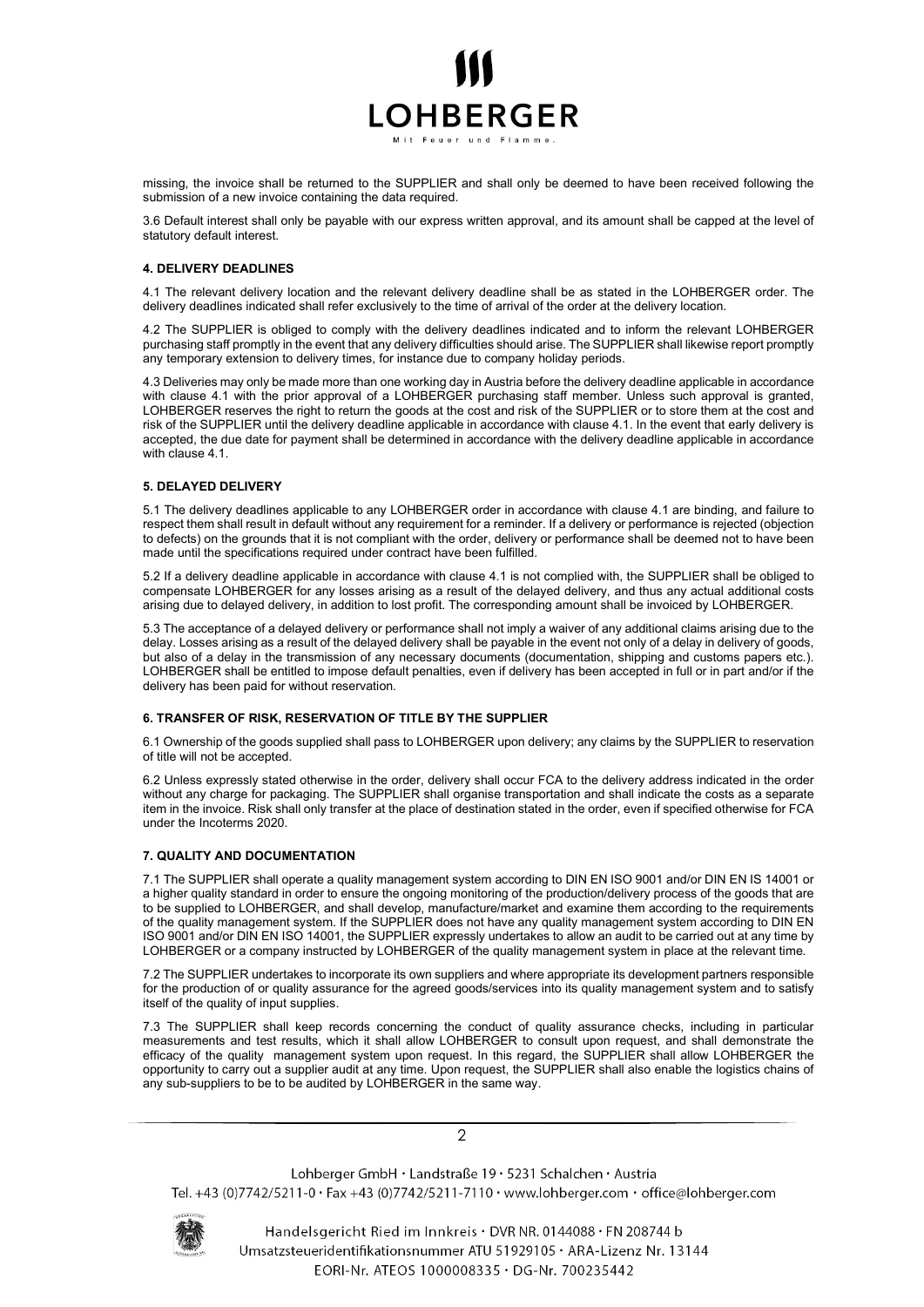

7.4 If during the course of the annual supplier assessment by LOHBERGER an assessment is requested, and in this regard the presentation of an action plan for improving and rectifying any negative findings in the assessment, the SUPPLIER undertakes to state its position regarding the issue and to present and implement a specific action plan.

# 8. OBJECTION TO GOODS

8.1 If LOHBERGER identifies any defects in the goods supplied prior to delivery to customers, this shall be reported to the SUPPLIER by LOHBERGER Quality Assurance by email. The SUPPLIER shall state its position regarding them without undue delay within 24 hours, or otherwise at the latest within 48 hours. The 8-D process shall be applied as a problem solving method. The statement must include the following information:

- number of items, delivery & production lots or batch numbers of the product affected by the discrepancy
- potential consequences in terms of subsequent processing by LOHBERGER or at the facilities of end customers, in the view of the SUPPLIER and based on its experience
- the causes of the defects objected to
- any emergency action taken and planned in order to rectify the error directly
- a specific date by which the planned action will have been concluded
- an indication as to when the next fault-free delivery can be expected
- action that will be taken in order to avoid similar defects with certainty in future
- data and factual parameters for confirming the efficacy of the action taken

8.2 Where reasonable, the SUPPLIER shall be granted the opportunity to separate, rectify or replace any goods affected. Where production processes require extremely rapid intervention and the SUPPLIER does not respond to the claim in accordance with clause 8.1 without undue delay or if the SUPPLIER is unable to do so, LOHBERGER may separate or rectify the goods itself or arrange for a third party to do so or cancel the order and return the goods at the risk of the SUPPLIER. Notice of this shall be given to the SUPPLIER in advance by email. All resulting costs, damages and losses arising for LOHBERGER as a result of the delivery of defective products shall be borne by the SUPPLIER. The SUPPLIER may not infer any discharge for itself from liability for latent defects on account of the separation of defective goods.

8.3 If a rectified product or a replacement delivery is still defective as reported by LOHBERGER, LOHBERGER shall be entitled to cancel any or all orders for the product concerned.

#### 9. WARRANTY

9.1 The SUPPLIER shall bear liability for any defects affecting deliverable items and warrants that they will be suitable for the intended purpose following receipt. The product information provided during the course of order processing shall constitute warranted characteristics. The SUPPLIER warrants that the deliverable item, including its construction and production, is compliant with the state of the art, with all internationally applicable product safety rules and also, where applicable, with any samples used as a reference.

9.2 SUPPLIER guarantees that the goods are compliant with the safety and acceptance rules of authorities, professional associations and official bodies in the countries to which the contractual goods concerned are delivered. Where necessary, the SUPPLIER shall obtain the relevant information itself.

9.3 Should any defect or damage come to light within 24 months of delivery of the end product by LOHBERGER to the end customer, up to a maximum of 30 months after delivery to LOHBERGER by the SUPPLIER (date of delivery note), it is agreed that LOHBERGER shall carry out all necessary repairs itself, or arrange for a third party to do so, and that the costs arising as a result, such as the costs of materials, salaries, transportation, travel, removal, assembly or third party damages claims, shall be borne by the SUPPLIER. A new warranty period shall apply in the event of rectification or the delivery of a replacement, starting on the date of delivery to LOHBERGER (date of incoming stamp on the delivery note).

9.4 Should LOHBERGER incur any costs towards its customers on account of goodwill gestures, service campaigns, recalls or similar measures, the SUPPLIER shall be obliged, including after expiry of the warranty periods, to contribute to the costs insofar as the SUPPLIER'S goods were the cause.

9.5 In the event of any series defect (defect rate > 5% of the components available on the market, in terms of the components from a series that are affected by the defect) due to reasons for which the SUPPLIER is at fault, the warranty shall be unlimited in terms of its duration and scope and LOHBERGER shall in addition be entitled to rectify on a precautionary basis the goods previously delivered. The SUPPLIER shall bear itself any material, salary or other costs arising in this regard. If a defect gives rise to a risk of personal injury or damage to property of particular value, LOHBERGER shall be entitled to take any action that it deems to be necessary, unless the SUPPLIER responds without undue delay to a request to that effect by LOHBERGER.

#### 10. DAMAGES

10.1 The SUPPLIER shall bear liability irrespective of the extent of its fault for all losses and consequential losses, as well as lost profit and the reimbursement of any costs associated with business interruption, stoppage due to fire, a suspension

Lohberger GmbH · Landstraße 19 · 5231 Schalchen · Austria Tel. +43 (0)7742/5211-0 · Fax +43 (0)7742/5211-7110 · www.lohberger.com · office@lohberger.com



Handelsgericht Ried im Innkreis · DVR NR. 0144088 · FN 208744 b Umsatzsteueridentifikationsnummer ATU 51929105 · ARA-Lizenz Nr. 13144 EORI-Nr. ATEOS 1000008335 · DG-Nr. 700235442

3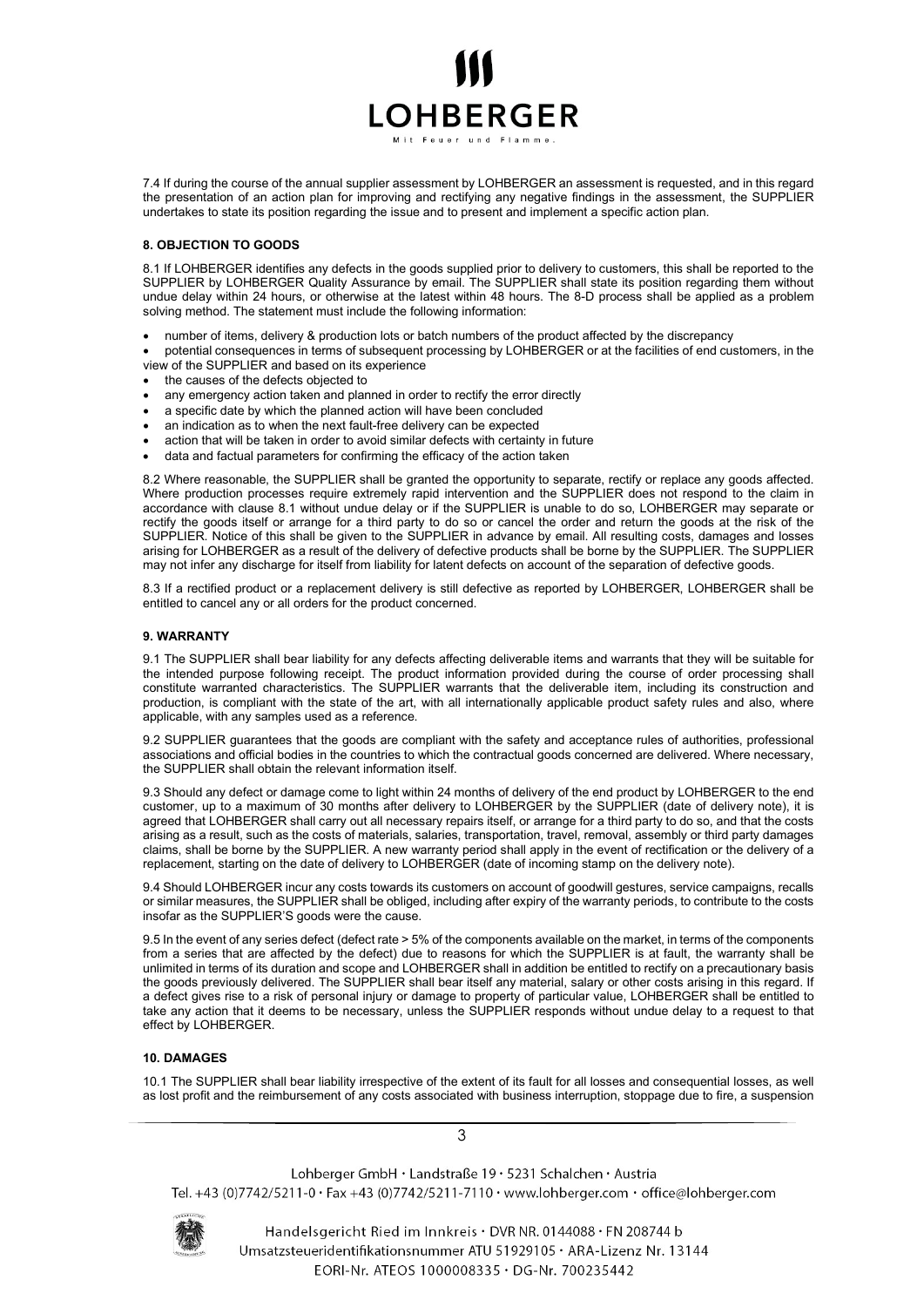

of production or any other indirect losses. In addition, in the event that a recourse action is brought, it shall bear liability for all losses that LOHBERGER is obliged to compensate to a third party that has suffered loss as a result of a defective deliverable item, including the costs of (judicial) action to enforce the claims.

10.2 LOHBERGER shall bear liability towards the SUPPLIER exclusively in respect of wilful or grossly negligent conduct.

# 11. PRODUCT LIABILITY, RECALL, INSURANCE

11.1 Product liability is as a general rule not dependent upon fault and may not be limited or excluded in advance between the party liable for the product and the injured party.

11.2 If any action is taken against LOHBERGER, the SUPPLIER shall be obliged, after the statement of claim has been served, to adhere to any judicial action alongside LOHBERGER as an intervener. LOHBERGER shall retain ultimate responsibility for the proceedings. The SUPPLIER shall provide LOHBERGER within the proceedings with all documentation necessary or requested for the purpose of enforcing its rights. The SUPPLIER shall only make any submissions to the court with the prior approval of LOHBERGER.

11.3 In the event that LOHBERGER pays damages to an injured third party, irrespective of whether this occurs pursuant to a court order or under the terms of an out-of-court settlement, the SUPPLIER shall indemnify and hold harmless LOHBERGER.

11.4 The SUPPLIER shall be obliged to monitor its goods on an ongoing basis and to carry out regular risk assessments of its deliverable items. It must report without undue delay to LOHBERGER any functional defects and/or recognisable hazards within deliverable items, the malfunctioning or breakage of which could give rise to a risk of personal injury. This shall also apply *mutatis mutandis* in the event that a deliverable item does not constitute an actual risk but is rather affected by a quality defect and LOHBERGER launches a voluntary recall, in particular where the deliverable item is unsafe or hazardous.

11.5 The SUPPLIER shall be obliged to conclude reasonable business and product liability insurance to cover the order volume and the obligations taken on, of which it shall furnish proof to LOHBERGER upon request.

# 12. CONFIDENTIALITY, DESIGNATION OF THE GOODS AND ADVERTISING

12.1 The SUPPLIER shall treat in confidence the documentation and data drawn up by LOHBERGER and any other information that may come to its attention within the ambit of the business relationship, which may not be commercially exploited by the SUPPLIER, in identical or amended form, in whole or in part, for any purposes other than those agreed upon, and may not be disclosed to third parties or used for its own commercial purposes or those of another customer except with the written approval of LOHBERGER. This obligation shall also apply to employees of the SUPPLIER.

12.2 The SUPPLIER is obliged to treat sensitively any third party enquiries concerning LOHBERGER products (products based on designs, drawings or information of LOHBERGER or branded with LOHBERGER company references, such as its logo, trade mark or any similar symbol) and shall inform LOHBERGER promptly concerning any such enquiries. Such products may under all circumstances be offered to a third partyonly with the consent of LOHBERGER granted in writing or by email.

12.3 The SUPPLIER must subject all persons and companies not belonging to its business that provide advice or support to it to the obligations set out in clause 14 and ensure that all persons not belonging to its business with which it has contractual relations also comply with this obligation.

12.4 The duty of confidentiality shall continue to apply after the order has been completed and after the business relationship has been terminated.

12.5 The SUPPLIER shall only be entitled to apply to deliverable items or otherwise to use the trade marks or logos of LOHBERGER with its specific agreement. The SUPPLIER shall under all circumstances be prohibited from supplying to third parties any deliverable items featuring the LOHBERGER logo, including on packaging.

#### 13. INDUSTRIAL PROPERTY RIGHTS, OTHER RIGHTS, DATA PROTECTION

13.1 The SUPPLIER warrants that the usage of its deliverable items as provided for under contract will not infringe any third party industrial property rights, even if the grant of such rights has only been applied for. The SUPPLIER shall hold LOHBERGER and its sub-contractors harmless in respect of all claims resulting from the infringement of any such industrial property rights and undertakes to procure the necessary rights and licences at its own cost. The SUPPLIER shall report without undue delay any violations of industrial property rights or any related risks. Upon request by LOHBERGER, the SUPPLIER shall indicate all industrial property rights that are owned by it or by its sub-suppliers that have been used in the development or production of the deliverable item or that otherwise relate to it.

13.2 The SUPPLIER and LOHBERGER shall be entitled to disclose technical documentation of the other party where necessary upon request by the authorities. The SUPPLIER shall allow LOHBERGER, by appointment, to consult any documents, instruments, books and records relating to the order concerned and undertakes to retain them for a period of

4

Lohberger GmbH · Landstraße 19 · 5231 Schalchen · Austria Tel. +43 (0)7742/5211-0 · Fax +43 (0)7742/5211-7110 · www.lohberger.com · office@lohberger.com



Handelsgericht Ried im Innkreis · DVR NR. 0144088 · FN 208744 b Umsatzsteueridentifikationsnummer ATU 51929105 · ARA-Lizenz Nr. 13144 EORI-Nr. ATEOS 1000008335 · DG-Nr. 700235442